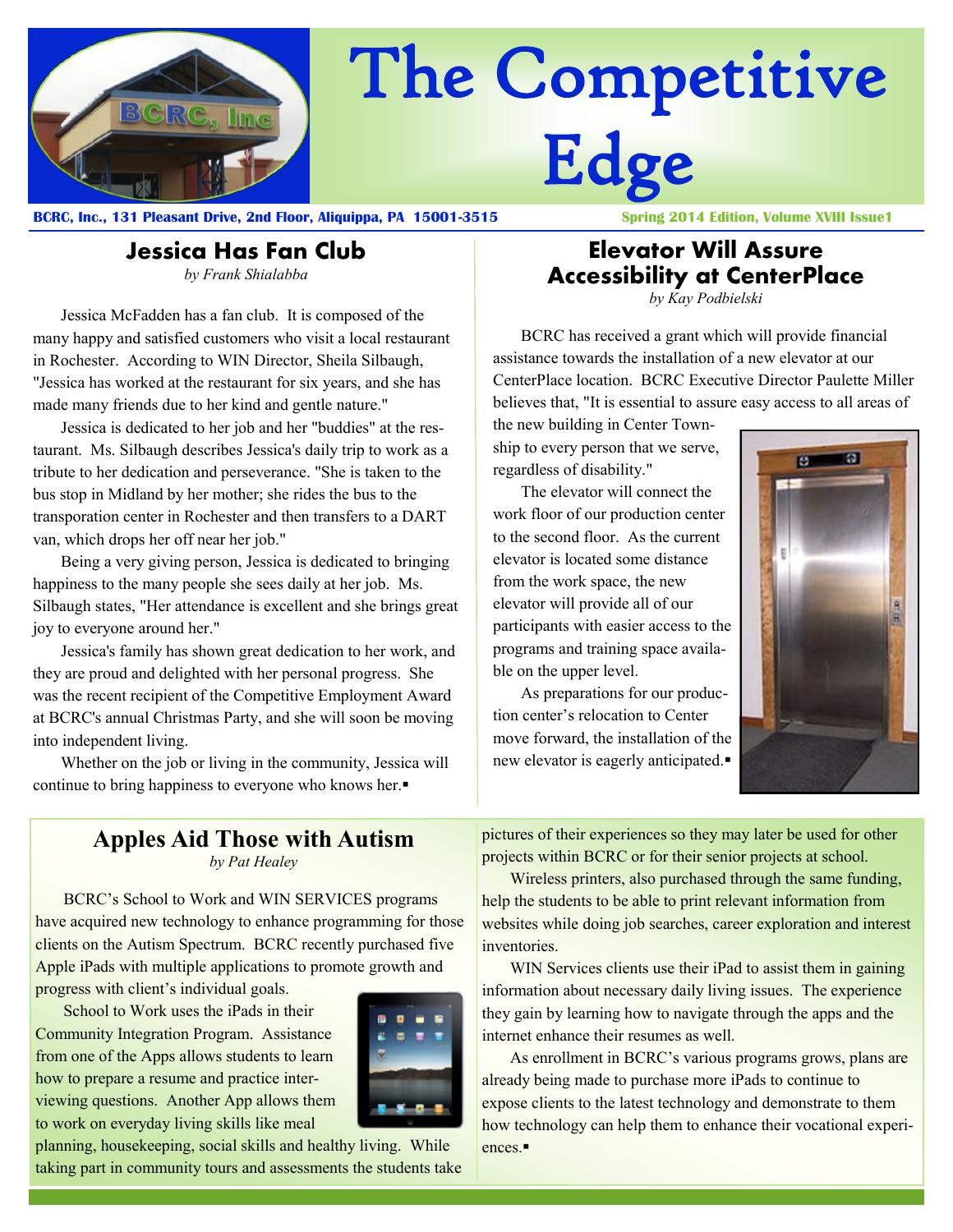### **Kristina Dreams Big**

*by Bonnie Smith*

Kristina Stiteler has dreams of being a famous rock star, but until she makes it big on The Voice or American Idol, she is content to stay at BCRC, where she has been a regular employee for the past 20 years. Kristina is a go-to person for the mobile work sites. Program Specialist Karen Buccelli says, "She is quick at picking up jobs, and she has worked almost every mobile site." Job Coach, Starlette McNutt, concurs, "She will try anything." Kristina



says that her favorite job is currently cutting tape at Candy Bouquet, and she is especially adept at decorating the memorial wreaths.

Kristina is known for taking pride in her work. According to Buccelli, "Kristina remembers how to do jobs, even when she has not done them for a long time. Her work is neat, meticulous and organized." Additionally, Job Coach, Trish Sarver, credits Kristina with the ability to multitask, "She is capable of doing several tasks in a day."

Kristina's work ethic was acknowledged last December when Kristina was given the Sam Lippincott Award at the annual Christmas party.

This valued employee is also a friend to many of the people around her. McNutt says, "Kristina gets along with her co-workers. She is friendly and respectful, and she likes to participate." Sarver agrees, saying, "She's sensitive and compassionate. If she sees someone upset, she'll come and tell us about it." With such dedication and sweet spirit, Kristina is a wonderful member of the community at BCRC, and staff and clients alike are honored to know her.

#### **BCRC Scores "Better Than System Average"**

*by Frank Shialabba*

BCRC scored "better than average" on a number of components of a recent survey conducted for Beaver County Behavioral Health. The study gauged BCRC's progress in implementing various aspects of the CCISC model (Comprehensive, Continuous, Integrated System of Care). The goal is to develop a "peer-driven, recovery-oriented system of care" for persons with mental illness in Beaver County.

The survey showed that BCRC "has accomplished more progress than the system average for 10 out of 13 CCISC indicators. Improvements were made or progress was maintained for 11 out of 13 indicators from 2012 to 2013."

Other positive indicators noted by the survey were the "growth in the number of



change agents within the organization, enhanced collaboration with other agencies and systems, and proficiency of staff in implementing the CCISC model."

 BCRC has made every effort to become a recovery oriented and welcoming agency as evidenced by the new Welcoming Statement which states, *"We are grateful for the opportunity to serve you and look forward to sharing in your growth and success!"*

#### **Habilitation Services: Growing Through "Doing Life"** *by Amanda Dodd*

In today's social service world, the term "habilitation" has become increasingly familiar as agencies across the state of Pennsylvania continue to recognize its far-reaching impact.

Traditionally, state jargon defines home and community habilitation as services used to assist individuals in acquiring, maintaining and improving self-help, domestic, socialization, and adaptive skills to reside successfully in home and community based settings. However, in everyday language, one might refer to these services as the development of "life skills". For WIN Services at BCRC, habilitation often looks like the following: taking tours of various businesses, visiting historical museums, developing physical stamina through exercise, learning how to safely travel through the community, learning how to navigate public transportation, and developing a sense of money values and budgeting. The activities individuals engage in are governed by the personal goals established in their Individualized Service Plan, more commonly referred to as their ISP. Therefore, they are always purposeful, and are done with the intention of supporting the individual as they progress toward a higher level of independency.

Over the past few years, Sheila Silbaugh, Director of WIN Services, has witnessed marked improvement in the quality of life among those receiving habilitation services. For some people, that has meant transitioning from living at home to living independently, while for others, this has meant telling a story when speech is limited. She says it best when she explains, "We provide support to our folks and allow them to grow in their own way in their own time, and it's a great pleasure to have the chance to go along for the ride."

**Resource:** *Service Definitions Narrative for the Consolidated Waiver, Person/Family Directed Support Waiver, Administrative Services, and Base-Funded Services*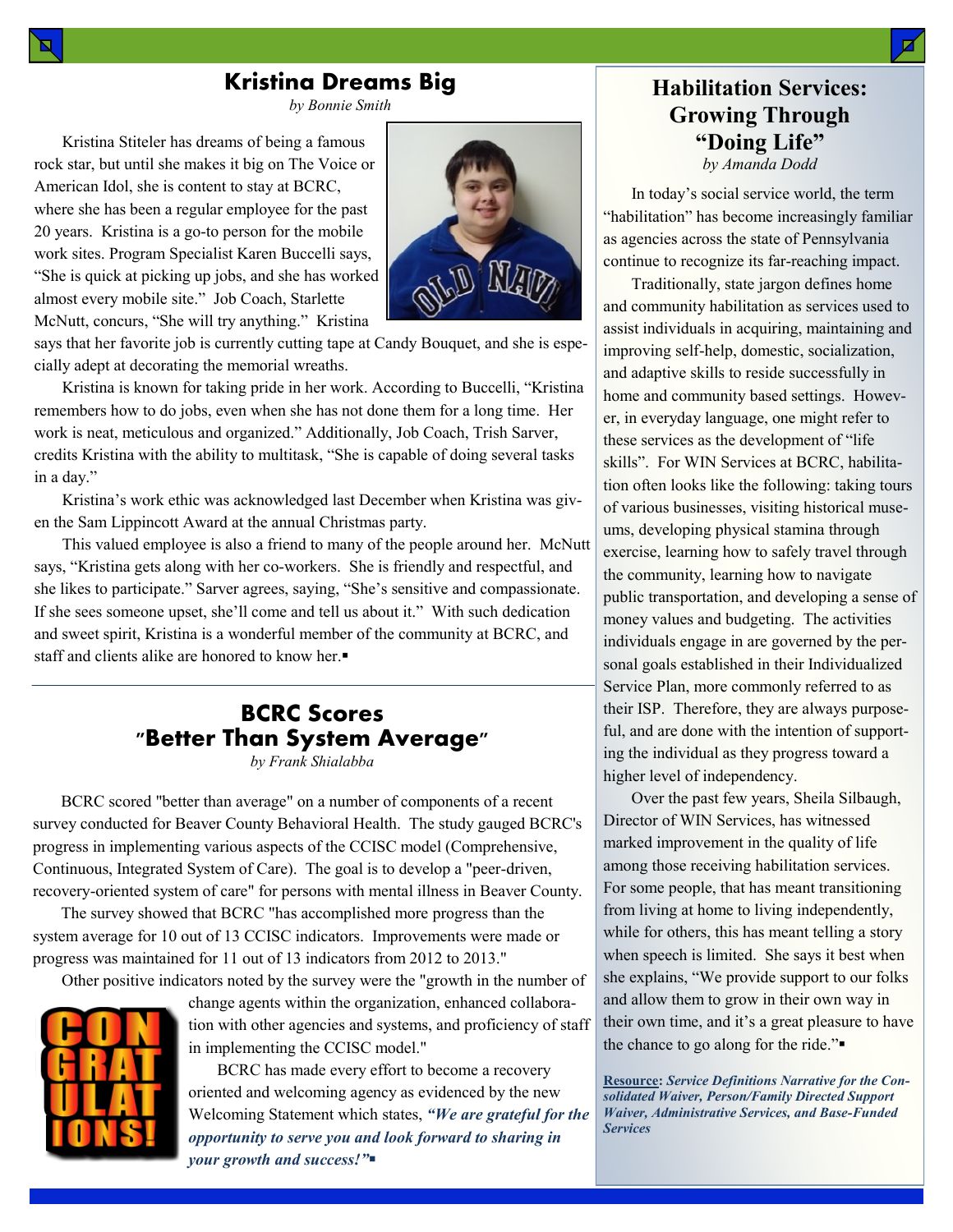### *Spotlight On***: Pat Tengeres**

*by Jennifer Gengarella*

Administrative Assistant extraordinaire, Pat Tengeres, has been a force in BCRC's development for the past 14 years. Starting as receptionist, and then moving into the secretarial position a year later, Pat is the behind the scenes go-to person when something needs done in the School to Work program. Pat also works with the accounting department, Gifts Delivered, and designs the Competitive Edge newsletter. She also does special projects that may come her way from other managers.

All of these duties keep her busy, but Pat claims Christmas time at BCRC as her favorite time of the year! This is one day the staff, clients and special guests gather together for good food, music, and of course, the dancing! Pat helps coordinate this and is an essential part of the success of our Christmas parties!

Pat comes to BCRC by way of West Virginia University, and CONSOL Energy where she worked for 15 years. She attended the adult program at VoTech and studied Information Systems. BCRC benefits from her vast knowledge and talents. She credits the hard work, the clients, and the ,"wonderful staff who make you laugh throughout each day," as some of the reasons that she so enjoys coming to work every day.

After her days at BCRC, Pat enjoys unwinding with a good movie or the current season of Dances With the Stars. She looks forward to BCRC's future plans.

Richard Cauley. Richard has been a part of BCRC for two years. This award acknowledges Aurora members' journeys in the men-

tal health service system. Nominees and recipients have demonstrated courage, creativity and leadership along their recovery journey. Finally, the Competitive

Employment Award was presented

to Ms. Jessica McFadden. Jessica has been a respected member of

## **STW Student is Aliquippa Queen**

*by Frank Shialabba*

School to Work student Aaliyah Jenkins is a humble and unassuming person. She looks for the simple pleasures in life. However, an unexpected pleasure came Aaliyah's way recently as she was honored as the Aliquippa High School Homecoming Queen. Aaliyah received county-wide recognition as she and her date were featured in a recent article in the Beaver County Times.

Aaliyah is a senior from Aliquippa High School who joined the School to Work Program in October, 2013. According to School to Work Program Specialist, Stephanie Baldwin, "She is willing to try new things and is a hard worker. She also enjoys interacting with coworkers and staff…she is friendly and outgoing."

Aaliyah's friendly ways were recognized by the students of the Aliquippa Homecoming Court who decided that she should be the unanimous choice as their Homecoming Queen.

This bright young girl is a typical teenager who enjoys singing and watching music videos. She has many dreams and aspirations. Foremost, she hopes to get her own house and work as a teacher or singer some day.

Aaliyah is wonderful representative for Aliquippa and for BCRC's School to Work Program.

### **2013 Award Winners**

*by Kelly Newhouse*

In the month of December, BCRC presents several distinguished awards to well deserving participants.

Ms. Kristina Stiteler was presented the Samuel M. Lippincott, Jr. Award. Kristina has worked in the Vocational Training Center for 20 years and is a valued member of the workforce in the workshop and as part of the mobile workforce crew in the community.

The Leadership in Recovery Award was presented to Mr.



#### **Don't Stress It!**

*by Cindy Kirkpatrick*

Stress is necessary for life. You need stress for creativity, learning, and your very survival. Stress is only harmful when it becomes overwhelming and interrupts the healthy state of equilibrium that your nervous system needs. When stressors throw your nervous system out of balance, relaxation techniques can help. There are techniques that you can do



solo or with others. Here are some relaxation techniques to investigate: deep breathing, progressive muscle relaxation, body scan meditation, mindfulness, guided imagery, yoga, or tai chi. Once you begin a technique that suits you, set aside 10 to 20 minutes each day for your relaxation practice. As time passes, don't be discouraged if you skip a few days or even a few weeks. It happens. Just get started again and slowly build up to your old momentum.





BCRC for 13 years.